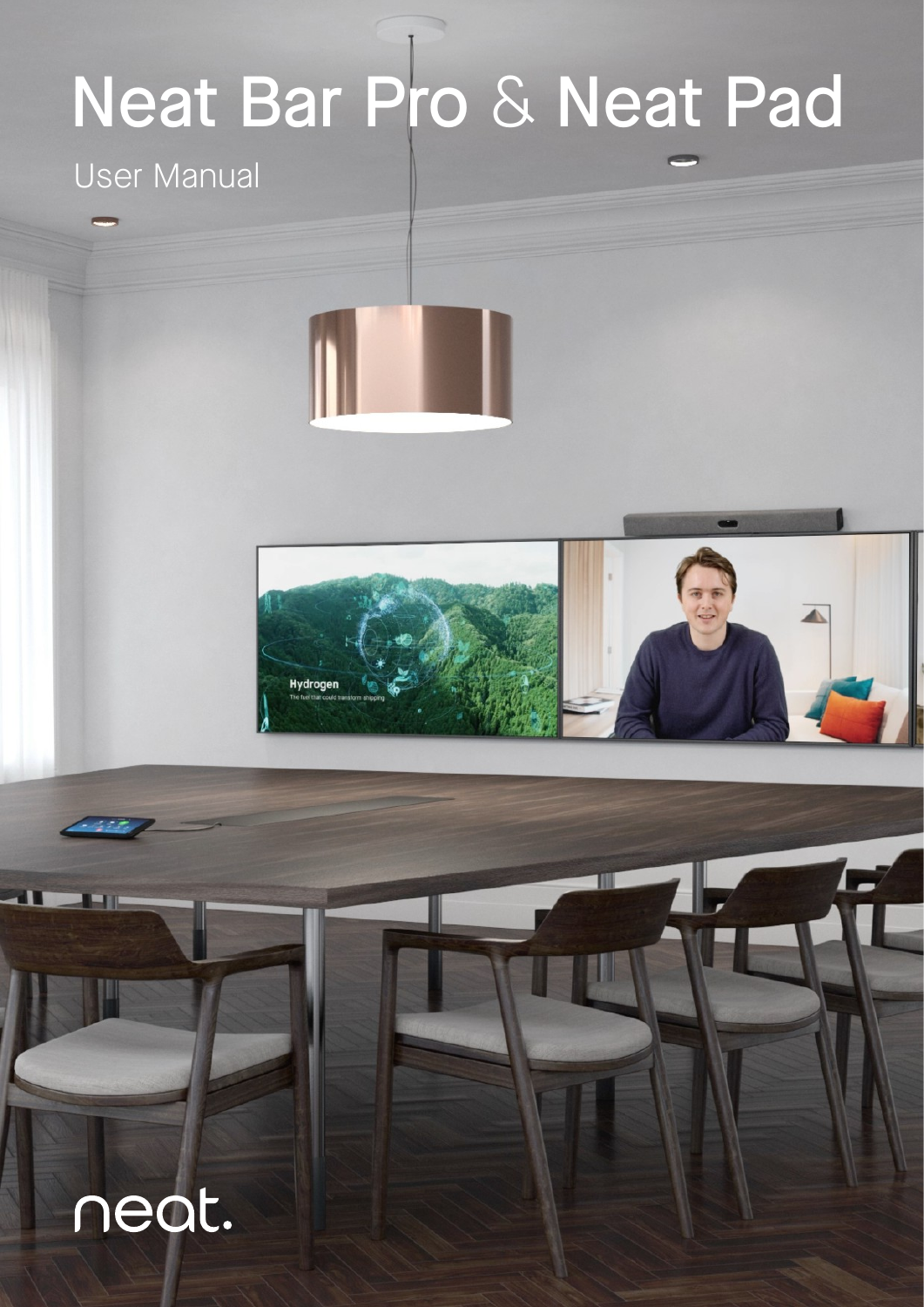### Neat Bar Pro Video conferencing device



Neat Bar Pro packs a stack of tech into a simple and elegant slimline device.

It's capable of driving three large screens, has two extreme resolution cameras, a multiple microphone array and three full-range speakers.

Ideal for delivering superior-quality audio, video, and other unique capabilities to your huddle, focus, meeting, and conference rooms, Neat Bar Pro comes with a dedicated Neat Pad controller and integrated environmental sensors.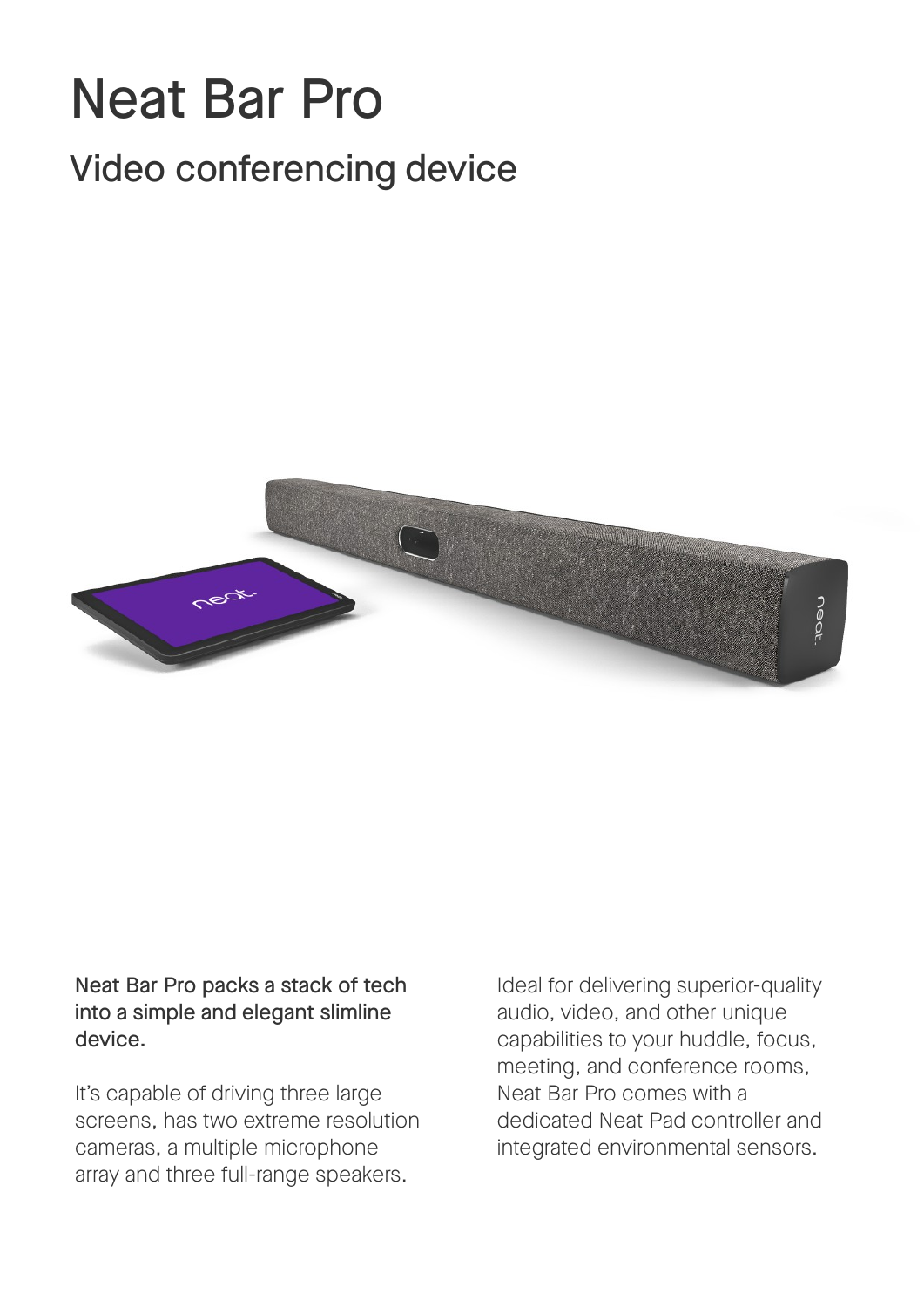## Simple setup



All you need is in the box, including mounts, cables and clear instructions. So it's easy for anyone to install and set-up, above or below one, two or three screens.



### Wall mount



### Screen mount



#### Table stand



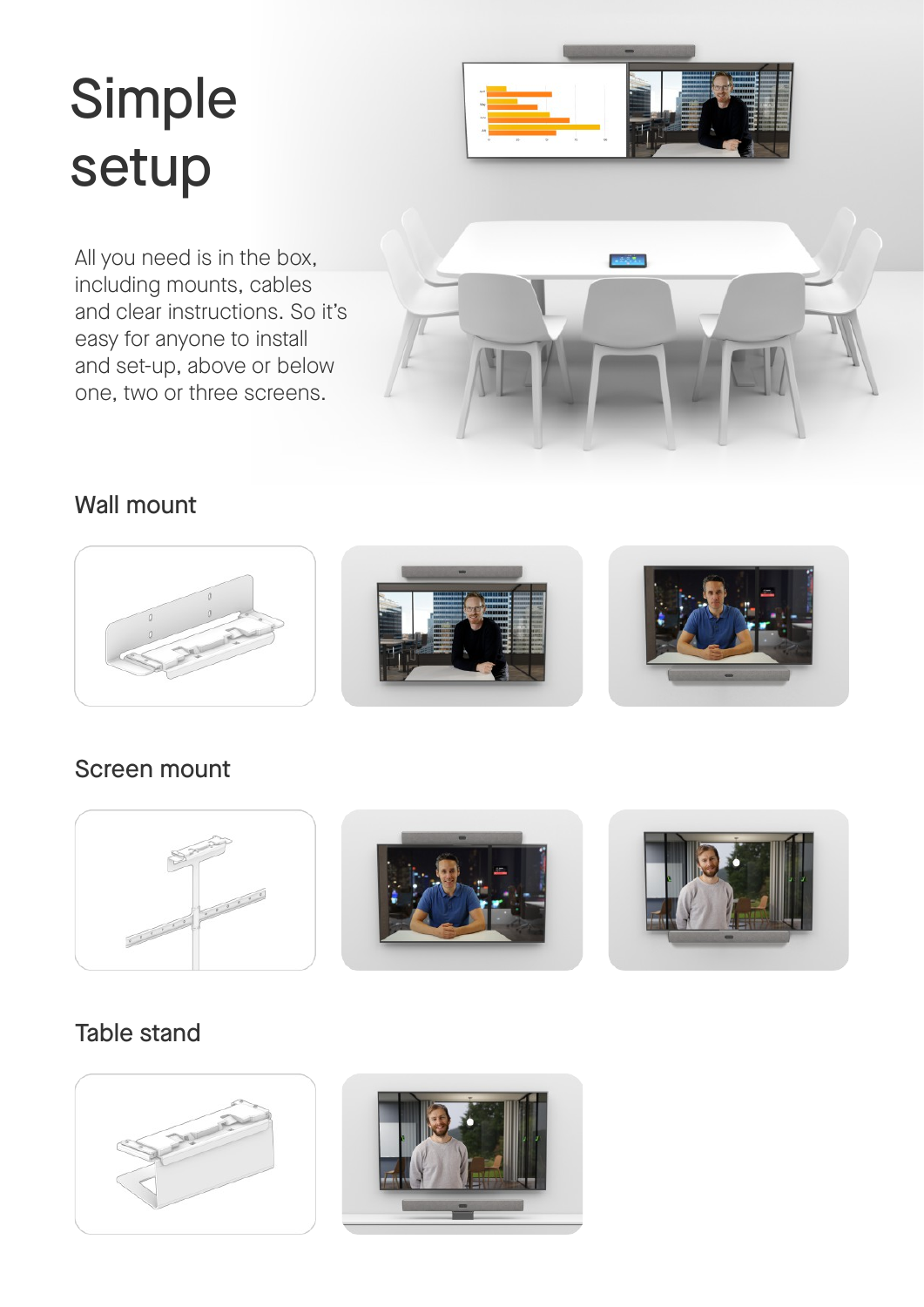### Neat Bar Pro

Neat Bar comes with everything you need to get started, including cables, wall mount, screen mount and table stand.



#### In the box

Neat Bar Pro: Video conferencing device HDMI cable: 6.5ft (2m) Ethernet cable: 9.8ft (3m) Power cord: 9.8ft (3m) Mount adapter, wall mount, screen mount and table stand

- 4 × M8 screw (0.94 in / 24 mm) for VESA mount 4 × M6 screw (0.94 in / 24 mm) for VESA mount 2 × spacer (to secure parallel TV mount)
- 
- $1 \times 5$  mm hex key for the screen mount 1 × 2 mm hex key for the mount adapter
- 2 additional screw bags for dual or triple screen setup
	- 4 × M8 screw (0.94 in / 24 mm) for VESA mount
- $2 \times$  4 × M6 screw (0.94 in / 24 mm) for VESA mount
	- 4 × spacer (to secure alignment of all screens)





Screws for mounting to the wall are not included. Mounting on a wall should only be performed by qualified personnel in line with applicable facility and state regulations. The wall and the mounting equipment must safely withstand the load of the product.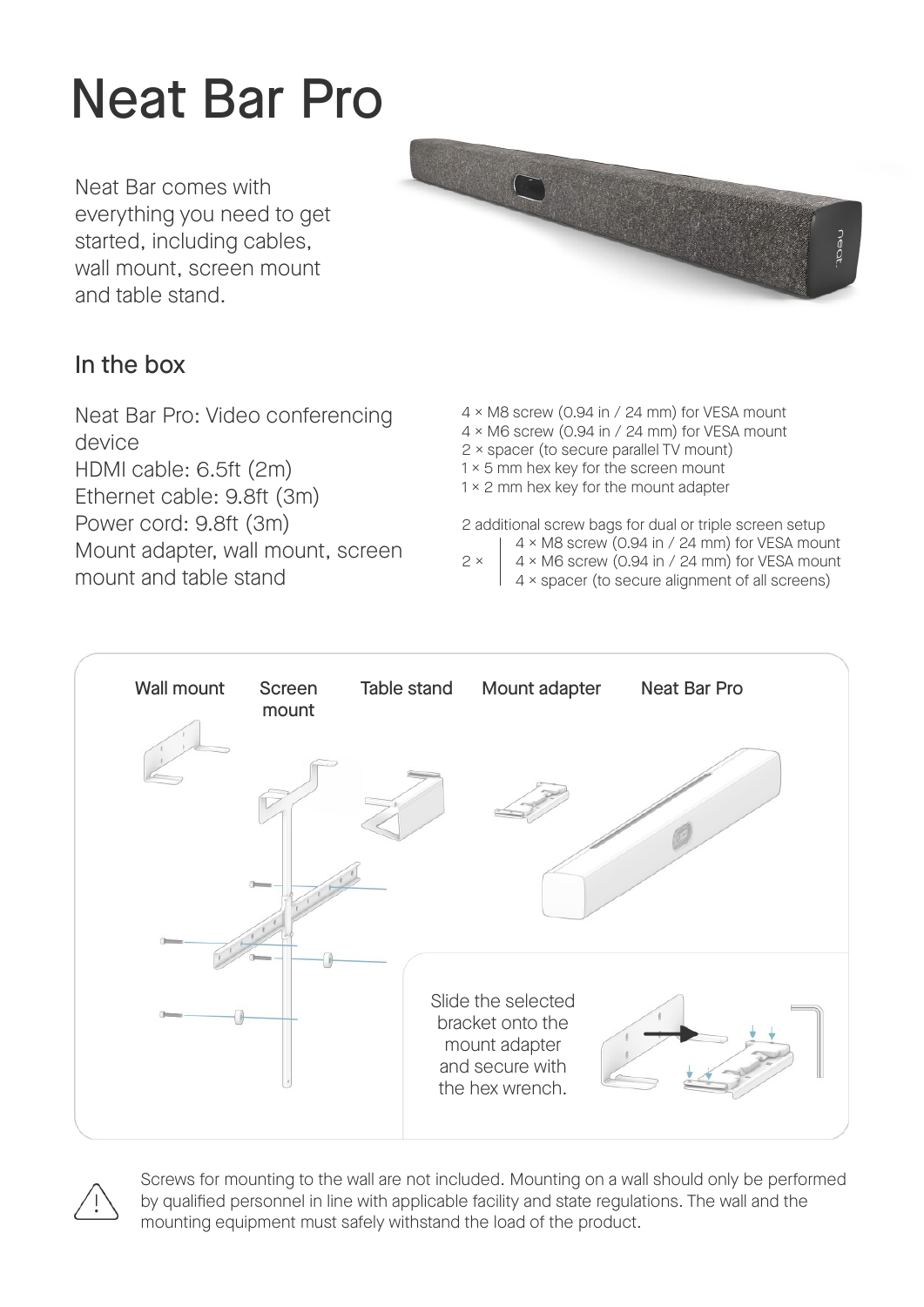### Neat Pad

Neat Pad works as a Controller for Neat Bar and can also be configured as a Scheduling Display for the Meeting Room. It comes with everything you need to get started, including cables and mounting options.



#### In the box

Neat Pad: 8-inch touch screen  $2 \times$  Ethernet cable: 9.8ft (3m) + 16.4ft (5m) PoE power adapter Mount adapter, side mount and wall mount 4 × M4 screw (0.30 in / 7.5 mm) for the wall mount 3 × M4 screw (0.19 in / 4.7 mm) for the side mount  $1 \times 2.5$  mm hex key for the adapters 1 × 2 mm hex key to secure Neat Pad to the wall mount





Screws for mounting to the wall are not included. Mounting on a wall should only be performed by qualified personnel in line with applicable facility and state regulations. The wall and the mounting equipment must safely withstand the load of the product.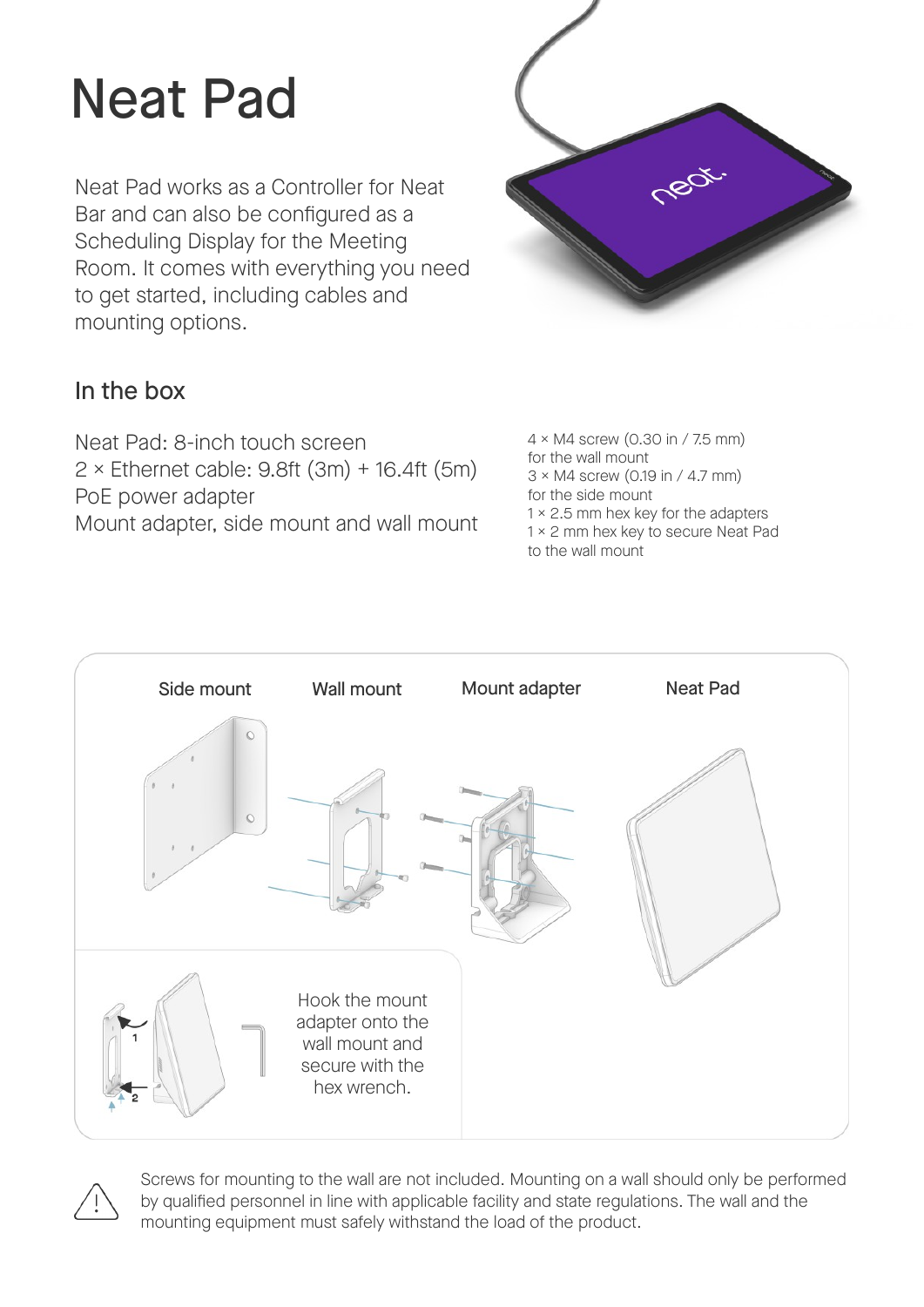### Mounting & releasing

#### Mounting

Slide Neat Bar onto the selected mounting option (1). When fully inserted tilt Neat Bar back to horizontal and check if it is secure by carefully pulling it towards you.



#### Releasing

Tilt Neat Bar fully forward (1). Pull towards you (2) until the unit stops and the red release lever appears (3). Push the release lever up and pull Neat Bar gently off the mount adapter.

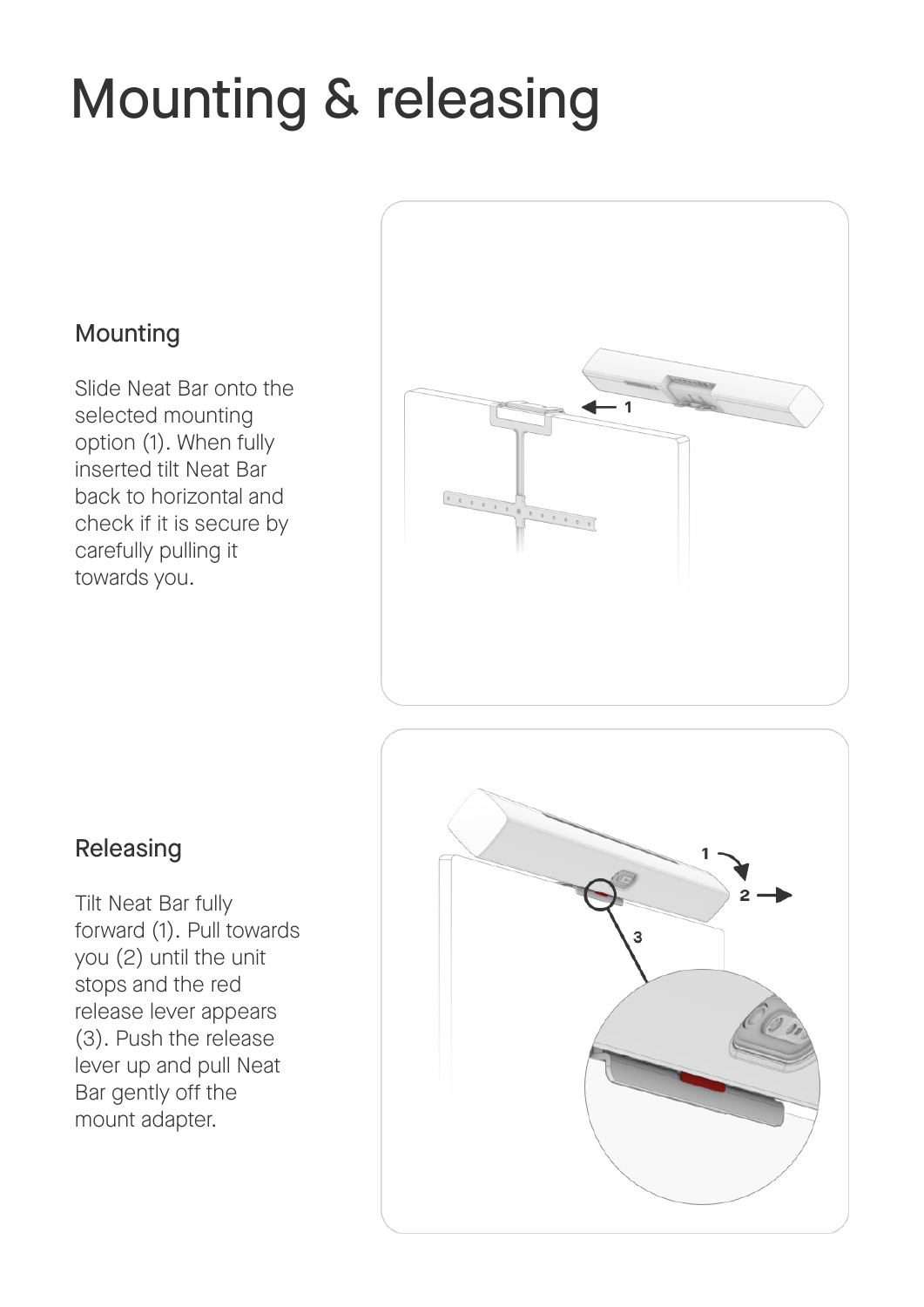### Size & weight

#### Neat Bar Pro

Width: 35.04 in (890 mm) Height: 3.15 in (80 mm)

Depth: 3.15 in (80 mm) Weight: 6.83 pounds (3.1 kg)

| 35.04 in (890 mm)                                                                                                                                                                                                              |                         |
|--------------------------------------------------------------------------------------------------------------------------------------------------------------------------------------------------------------------------------|-------------------------|
| (Contractor of the contractor of the contractor of the contractor of the contractor of the contractor of the contractor of the contractor of the contractor of the contractor of the contractor of the contractor of the contr | 3.15 in<br>$(80$ mm $)$ |
| (© 0 =                                                                                                                                                                                                                         | 3.15 in<br>$(80$ mm $)$ |
|                                                                                                                                                                                                                                |                         |

#### Neat Pad

Width: 7.8 in (198 mm) Height: 1.7 in (42 mm)

Depth: 5 in (127 mm) Weight: 1.15 pounds (520 g)